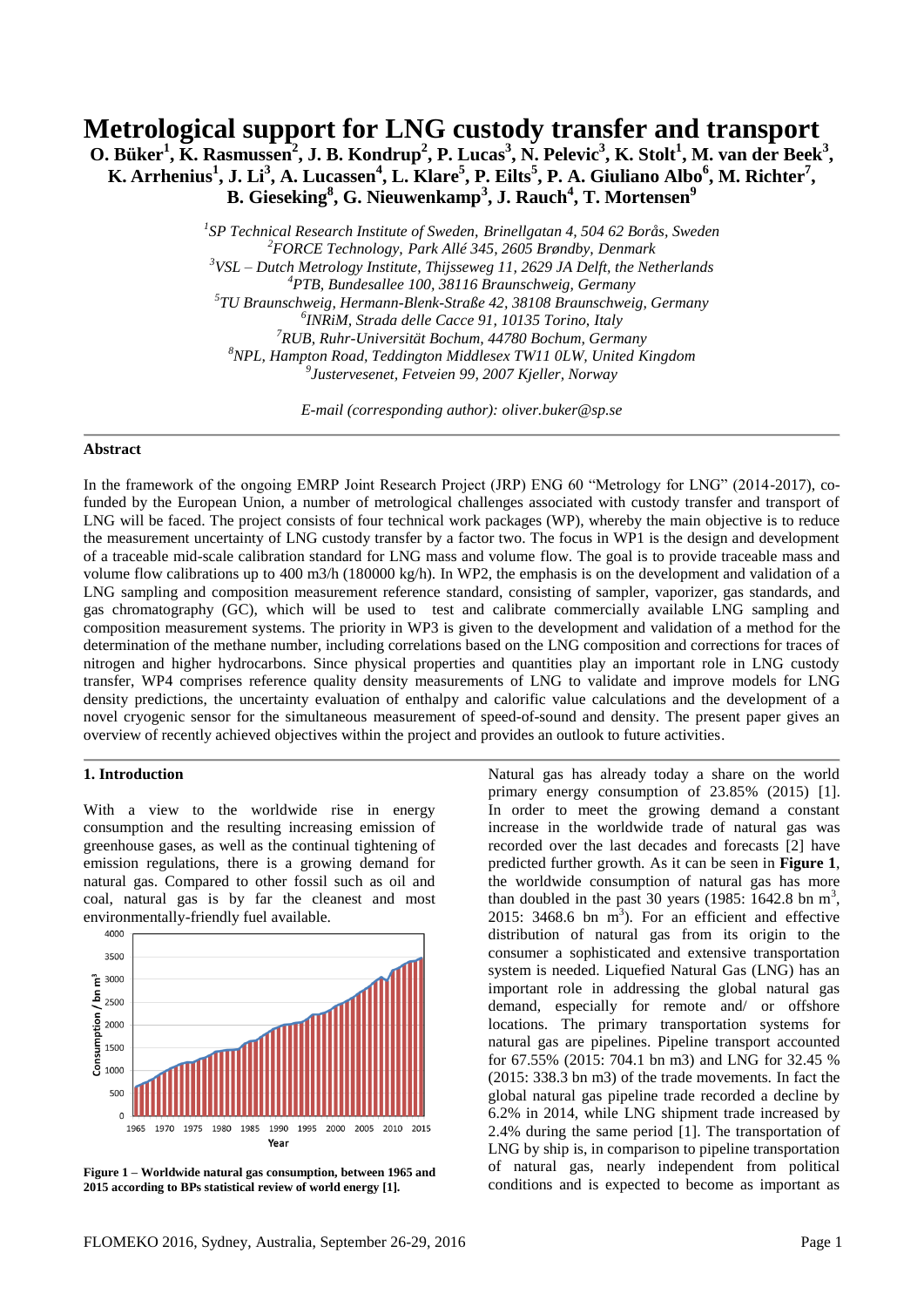pipeline transport of natural gas. In this context the transport of natural gas by ships over long distances is technically and metrologically more challenging than for other fossil fuels.

#### **2. Energy measurement (custody transfer)**

The trade of Liquefied Natural Gas (LNG) is based on energy measurement. That means, when LNG is loaded or unloaded from a ship the energy content is the crucial quantity. In this context the energy content is commonly calculated from the volume, density and the gross calorific value, according to the GIIGNL handbook [\[3\]:](#page-5-2)

$$
E = V_{LNG} \cdot D_{LNG} \cdot GCV_{LNG} - E_{gas,displaced} \quad (1)
$$

Where:

| E                   | Energy transferred (MMBTU)         |
|---------------------|------------------------------------|
| $V_{LNG}$           | Volume of the LNG $(m^3)$          |
| $D_{LNG}$           | Density of the LNG $(kg/m^3)$      |
| GCV <sub>LNG</sub>  | Gross calorific value (MMBTU/kg)   |
| $E_{gas,displaced}$ | Energy of the gas displaced during |
|                     | transfer (MMBTU)                   |

As it can be seen in **[Table](#page-1-0) 1**, the overall measurement uncertainty determining the LNG energy transferred has, in a best case scenario, an estimated relative uncertainty  $U(E)/E$  of  $\pm 0.50\%$  (k=2).

<span id="page-1-0"></span>**Table 1 – Estimated measurement uncertainties according to the GIIGNL handbook [\[3\].](#page-5-2)**

| <b>Source of uncertainty</b> | <b>Typical uncertainty values</b> |
|------------------------------|-----------------------------------|
|                              | $U(E)/E(k=2)$                     |
| Volume                       | $0.20\% - 0.54\%$                 |
| Density                      | 0.46%                             |
| GCV                          | $0.04\% - 0.07\%$                 |
| $E_{gas,displaced}$          | 0.003%                            |
|                              |                                   |
| Energy (total):              | $0.50\% - 0.74\%$                 |

The (static) volume uncertainty of a tank varies typically in the range of  $0.20 - 0.54\%$  ( $k=2$ ). There is almost a universal agreement that (dynamic) LNG flow metering could provide higher accuracy. In case LNG flow meters could be calibrated under operation conditions, measurement uncertainties in the range of  $0.15 - 0.20\%$  ( $k=2$ ) are possible. Summarized that would mean a reduction of the measurement uncertainty from the current level by a factor two. A more accurate determination of gross calorific value and especially the density offers in general a great potential for a further reduction of the measurement uncertainty. The determination of the gross calorific value and the density is, however, complex and usually derived from the gas composition. LNG consists of a variety of components which together determine the energy content. The composition of LNG, and thus its energy content, can vary significantly depending on its origin and production method. Sampling and vaporization are directly related to composition measurement and have therefore an impact on the measurement uncertainties of the gross calorific value and the density. The measurement uncertainty determination for LNG sampling and vaporization is included in the calculation of the composition uncertainty and thus part of the project. The uncertainty resulting from the calculation of gas displaced in the energy transferred is about  $\pm 0.003\%$  [\[3\]](#page-5-2) and can be considered negligible. The resulting overall uncertainty of the LNG energy transferred, as combined relative uncertainty, can be significantly reduced by a reduction of the measurement uncertainties of the main influence factors (see **[Table](#page-1-0) [1](#page-1-0)**). For that reason the focus will mainly be on volume and density measurements since here is the greatest potential. Nonetheless, one main objective of the project is to realize a reduction of all measurement uncertainties involved in the determination of the energy content.

#### **3. LNG calibration facility**

Conventionally volumetric gauging is the state of the art measurement principle for the determination of the volume of LNG ship cargo transfer. This (static) ship based method has several disadvantages. The level measurement only takes place before and after the loading or unloading process. For a proper correction regarding operation conditions so-called tank gauge tables are used. Tank gauge tables contain correction tables for list and trim (inclinometer), volume corrections for the tank inclusive tank deformation, process temperatures and other corrections. The alternative use of flow meters appears very attractive to industry and meanwhile flow meters are used even more as secondary standards at some LNG terminals. These flow meters are commercially available but thus far hardly used for custody transfer purposes due to lack of direct traceability to a LNG flow standard at this scale and the lack of an ISO standard. The need for such development is particularly high for small- and midscale distributions and the application of LNG as transport fuel where there is no alternative to flow metering.



**Figure 2 – Overview of the new mid-scale LNG flow facility (the building on the bottom right is the low-scale primary standard, the larger building in the middle contains the meter run package as well as the reference meters and working standards, the building on the left is the control room).**

<span id="page-1-1"></span>For this reason the development of novel and traceable calibration standards for in-line LNG mass and volume flow is an important part to support the use of flow metering technology throughout the LNG production and distribution chain. An essential component of the new mid-scale primary LNG flow calibration standard (see **[Figure 2](#page-1-1)**) is the low-scale LNG flow calibration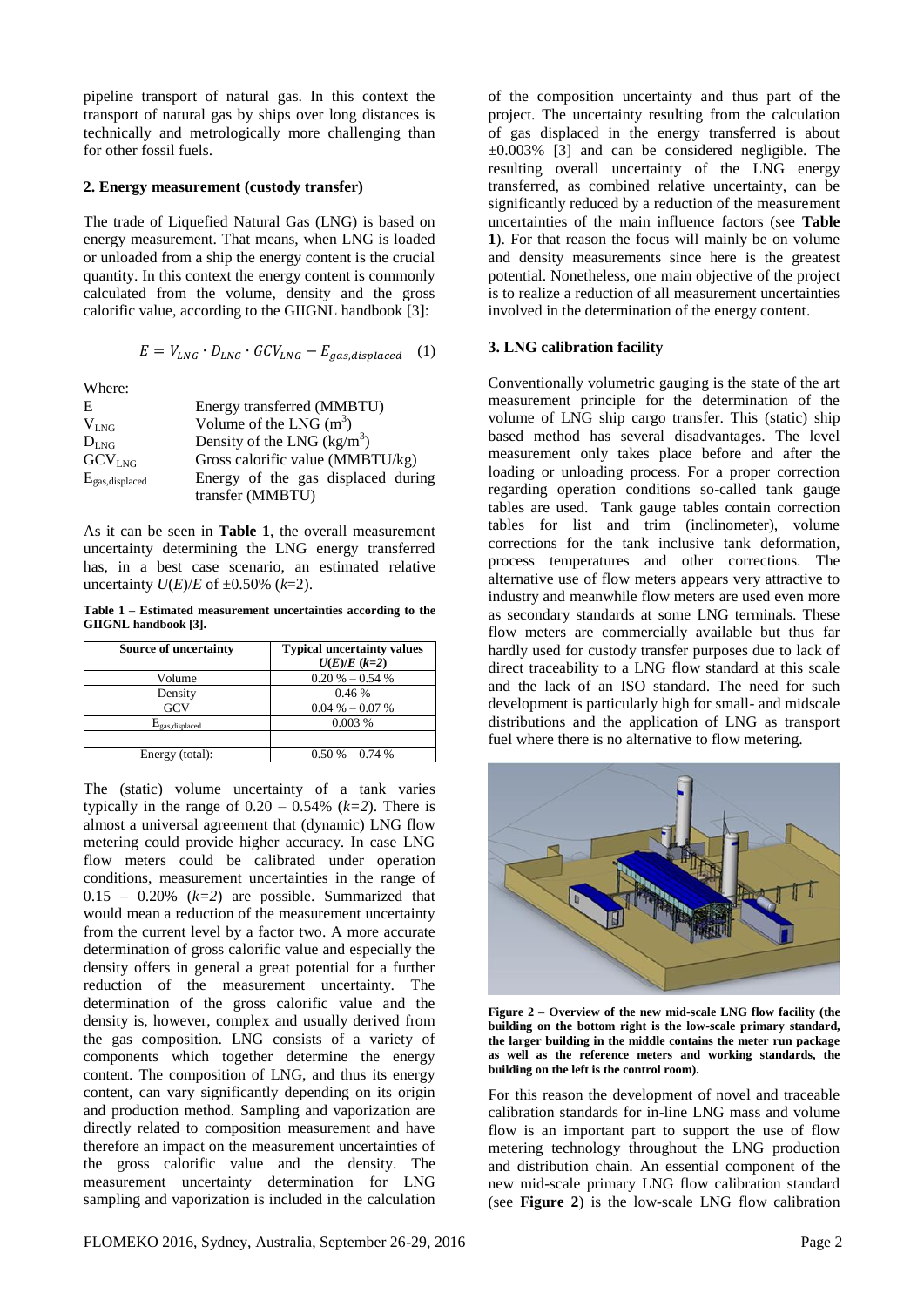standard for flow rates up to 25 m3/h (11250 kg/h) and measurement uncertainties (*k=2*) of 0.10 – 0.13%, developed and validated within the previous EMRP joint research project (JRP) ENG03, in the period from 2009 – 2013. The new mid-scale primary standard will build the next step towards full traceability of large scale flow metering. This concerns the design, construction and validation of a mid-scale mass and volume flow calibration standard operating for flow rates up to 400 m<sup>3</sup>/h (180000 kg/h) and a target measurement uncertainty of 0.15% on mass and 0.20% on volume. A (mass) flow meter operating with a measurement uncertainty (*k=2*) of e.g. 0.30% (incl. potential installation effects) will be a clear improvement compared to volume determined with tank gauging and conversion to mass through density, with an estimated combined measurement uncertainty of around  $0.50 - 0.70\%$  ( $k=2$ ). With the Coriolis mass flow meter (CFM) and the Ultrasonic flow meter (UFM) two types of flow meter with great potential for the use in custody transfer will be investigated. Both types of flow meters have their advantages and disadvantages. CMFs measure directly mass flow and do not require a density calculation. This is especially useful since the gross calorific value is expressed per unit mass. However, CMFs have size and pressure drop limitations. UFMs in turn require a density calculation but have no size limitations and providing only a very low pressure drop and thus a low risk of LNG flashing. UFMs are therefore well suited for transfer measurements of large volume of LNG. In the further course of the project an ISO standard for flow metering systems will be drafted that will accelerate the application of flow meters in LNG custody transfer and lead to smaller uncertainties and simpler operations. Finally the new mid-scale LNG facility will be used to carry out R&D programs to validate models for extrapolating flow meter calibrations from low to high flow rates and from water to LNG, also since until today LNG flow metering is relying on calibrations with water. The facility will also be used for research results on flow meter installation effects.

# **4. Composition measurement**

The accurate and traceable determination of the LNG composition is crucial for the custody transfer as it allows for the accurate calculation of the physical properties as well as the methane number - both used in transport and trade. For natural gas the most accurate method for measuring the composition is gas chromatography (GC), however in the case of LNG the sampling from the liquid into a homogenous gaseous phase for analysis is challenging. An alternative envisaged for on-line testing in the LNG pipeline stream is Raman spectroscopy, but this approach is comparably new and still in the test phase.

# *4.1 Mobile and compact sampler*

One aim is to address the aforementioned issues by investigating methods to sample and vaporise LNG in a representative, homogeneous and reproducible fashion. In order to achieve this, a mobile and compact sampler In addition an accurate laboratory-based LNG sampling and composition measurement reference standard, consisting of sampler, vaporizer, gas standards and GC is being developed. The setup uses certified gas standards of known composition to provide traceability and will be cross-validated by a Raman spectrometer. Afterwards it will be used to validate commercially available LNG sampling and composition measurement systems. In addition the Raman system used for crossvalidation will be calibrated by an independent party using a liquefier, before and after the validation measurements with GC.

# *4.2 Effect of long-term storage of LNG*

A second topic that is being investigated is the effect of long-term storage of LNG on its composition and the development of methods to quantify particles in LNG. In general long-term storage of natural gas in the liquid phase is desirable due to the significant increase in the amount of substance that can be stored using the same storage volume. However, since the technique of storing cryogenically cooled liquefied natural gas is new, the effect of storage on the LNG composition is not well documented. Therefore in order to get a better understanding of these aging effects, the aforementioned mobile sampler is used to take a set of samples from a storage facility at regular intervals. Afterwards the samples are being analysed using GC.

# *4.3 Particle measurement*

Since LNG is used as engine fuel, industry, and in particular engine manufactures, have strict requirements regarding its composition and cleanliness. Depending on the technique deployed for supplying LNG and injecting the fuel into the engine, mechanical components like pumps are sensitive to the presence of micrometre-sized particles as they can cause premature wear. Therefore a method for determining the particle number and size distribution in LNG is being developed as part of the work package. In a field study using the mobile sampler combined with an optical particle counter, a series of samples will be taken from a LBG storage site and analysed. The applied test procedure is being developed using representative gas reference standards and particle sources and the results of the field study will be compared with results of an independent gravimetric method for the measurement of particles.

# **5. Methane number**

The methane number (MN) is the natural gas counterpart of the octane number (ON) and describes the knocking resistance of a gas mixture to engine knocking. Knocking is a phenomenon in spark ignited internal combustion engines where ignition occurs at other points in time and space than the spark. This has to be avoided, because it can lead to higher stress on the engine and possibly destruction. To avoid problems the fuels are characterised by a fuel number which expresses the knocking propensity.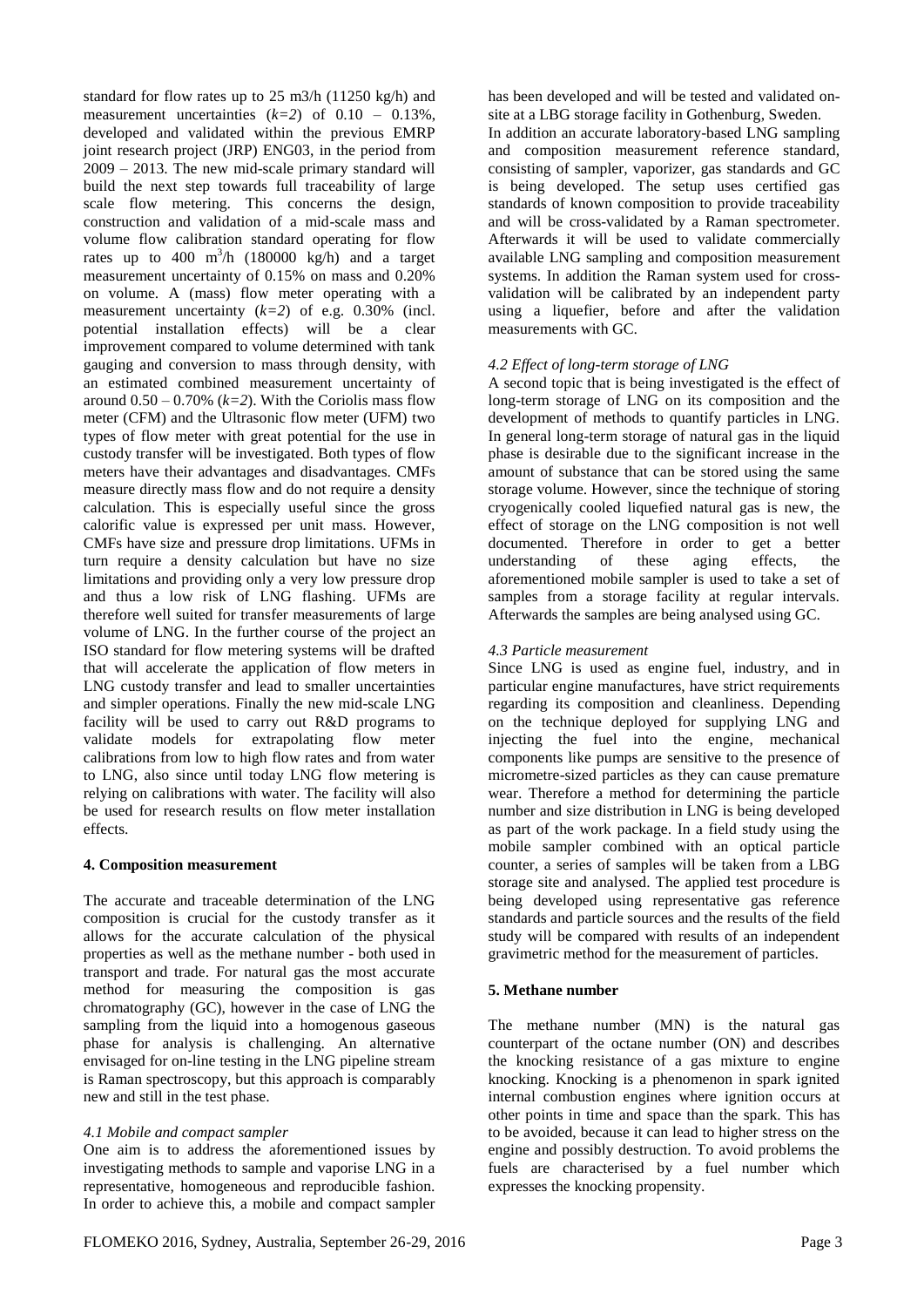Similar to the ON a reference binary mixture is used for the scale were the value 100 corresponds to pure methane with low knocking propensity and the value 0 corresponds to pure hydrogen with a higher knocking propensity. Although widely used to validate the quality of LNG mixtures, there is no homogeneous method for calculating the MN. A main objective is to develop a standardized algorithm for calculating the MN. For the same reason, experimental measurements regarding knocking and ignition delay times will be performed for a further improvement of the calculation algorithm.

## *5.1 Algorithm for calculating the MN of a LNG mixture based on its composition*

The algorithm developed in this work to calculate the methane number from the composition of a LNG mixture is based on the experimental data gathered by the "Anstalt für Verbrennungsmotoren Prof. H. List" (AVL). The AVL method [\[4\]](#page-5-3) uses the ternary diagrams that summarise the results of the engine tests as an extensive data set for modelling the correlation between the composition of a natural gas mixture and its resulting methane number. The developed algorithm follows for the most part the steps described in the AVL report. One major difference is that the process of deriving the methane numbers for the two sub-mixtures by reading the respective ternary diagram is replaced by an automated procedure. This procedure mimics the way the aforementioned ternary diagrams are likely to be used by a reader. In order to increase the repeatability and reproducibility of the calculation of the MN by means of the new algorithm, a routine is used to minimise the difference in MN for the sub-mixtures ΔMN by varying the methane concentration of both mixtures. For the first time to our knowledge, the new algorithm also determines the uncertainty associated with the calculated MN. The uncertainty contributions mainly stem from the use of the ternary diagrams and in particular the limited resolution of the graphs. Calculated values strongly depend on the composition of LNG yielding expanded measurement uncertainties  $(k = 2)$  that vary between 0.2 and 0.7 MN or 0.3 and 0.8% relative. In order to validate the developed algorithm the calculated values for a set of exemplar LNG mixtures were compared with the results from other popular calculation tools developed by "Motorenwerke Mannheim" (MWM) [\[5\]](#page-5-4) and "Danish Gas Company" (DGC) [\[6\].](#page-5-5) The results of the new algorithm show a good agreement with both methods with the difference between the new algorithm and the DGC method being almost negligible. The MWM method yields MN values that agree within  $\pm$  1MN. In order to check the linearity of the developed algorithm, the results for a set of gas mixtures covering a MN range between 60 and 99 were compared with the results derived from the DGC and MWM method. As a result, the newly developed algorithm correlates approximately linearly with the two other methods.

#### *5.2 Spark-Ignition (SI) engine measurements*

The MN can only be measured with the equipment originally used by AVL during the development of the method [\[4\].](#page-5-3) Unfortunately this equipment is not readily available. If a different engine or different operating conditions are employed the results are different. In order to make the results comparable the so-called service methane number (SMN) has been introduced. The SMN of a gas is defined as the percentage of methane in a mixture of methane and hydrogen which has the same knocking behaviour as the gas to be investigated in an arbitrary engine under arbitrary operating conditions. The SMN shows the same tendencies as the MN, but different absolute values. Depending on the boundary conditions chosen, the correlation between SMN and MN can be nearly linear. To determine the correlation between SMN and MN for the test engines to be used in this project a range of gases the MN of which is known from the work of AVL is measured. To determine the knock propensity the number of knocking events a defined operating point is compared to a calibration curve of methane hydrogen mixtures at the same operating point. On the other hand the operating point at which knocking starts to occur is compared. Subsequently a matrix of typical LNG mixtures will be investigated to determine the dependence of the SMN on the composition.



**Figure 3 – Rapid Compression Machine (RCM).**

#### <span id="page-3-0"></span>*5.3 Ignition delay time measurements*

One important property of a gas mixture related to knock is the ignition delay time. The ignition delay time is the time between the point where a mixture of combustible gas and oxidizer reaches temperature and pressure conditions under which it is possible to ignite and the actual ignition event. The shorter the ignition delay time the higher the knock propensity of the mixture as hot surfaces for instance can lead to autoignition events before the ignition by the spark. Therefore the same mixtures measured in the engine experiments are measured in a rapid compression machine (see **[Figure 3](#page-3-0)**) which is basically a single stroke single cylinder engine capable of reaching much defined pressure and temperature conditions very quickly in order to enable the accurate measurement of the ignition delay time. The results can then be used to crosscheck the engine experiments and the calculating algorithm for the MN.

As a next step in this work, the experimental data from the engine and ignition delay time measurements can be used as feedback to modify the algorithm and investigate the effect of higher hydrocarbons on the knocking resistance.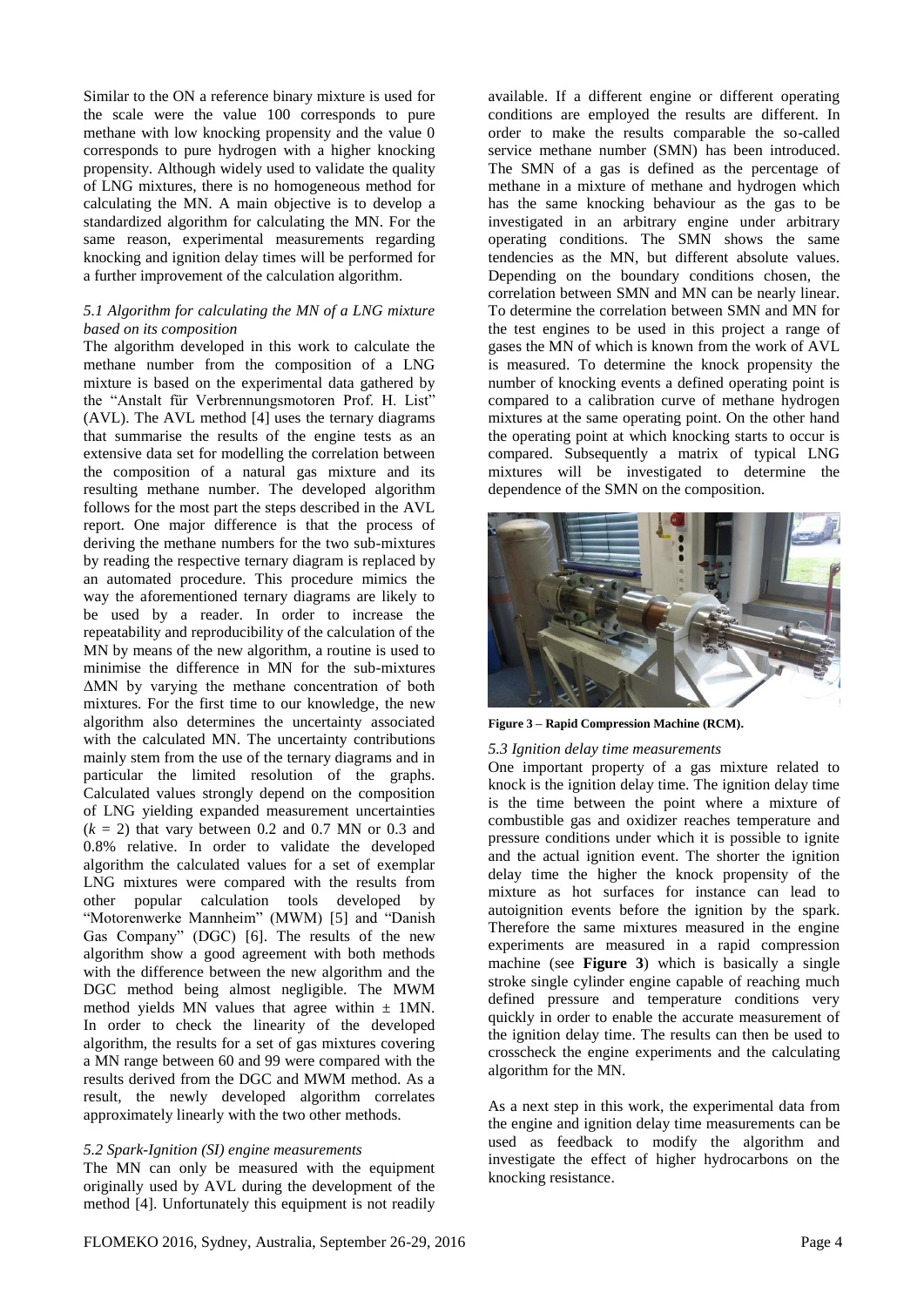### **6. Density, Enthalpy and Calorific Value**

Besides volume determination, reliable LNG density and energy per mass (calorific value) predictions with small uncertainties are a prerequisite for the custody transfer of energy. Therefore, the aim of this work package, which consists of 4 tasks, is to measure LNG densities at the Ruhr-University Bochum (RUB) and at the national metrology institute of Italy (INRiM) in order to provide an improved model for LNG density prediction. Uncertainties and the traceability of enthalpy and calorific-value calculations will be examined by the national metrology institute of Germany (PTB).

## *6.1 LNG density measurements using single-sinker densimeter based on the Archimedes (buoyancy) principle*

An LNG densimeter was developed at RUB, based on the well-known single-sinker density measurement principle in conjunction with a magnetic suspension coupling. This principle was combined with a special VLE-cell allowing for liquid-density measurements at cryogenic temperatures without changing the composition of the liquid phase. In combination with a new way of operating the apparatus (e.g., supercritical filling), this feature enables measurements, which are much less affected by measurement uncertainties of the liquid-phase composition than measurements with other previous systems. After minimization of a well-known distorting effect – the force-transmission error of the magnetic suspension coupling – density measurements in the homogeneous liquid region of cryogenic liquid mixtures can be carried out with relative combined expanded uncertainties of 0.044% (*k*=2) [\[7\].](#page-5-6) Currently, the densimeter is being deliberately revised to reduce the uncertainty to a value less or equal to 0.030%. The detailed design of the core apparatus of the new densimeter is shown by a sectional drawing in **[Figure](#page-4-0) 4**.



<span id="page-4-0"></span>**Figure 4 – Schematic diagram of the core apparatus of the densimeter for cryogenic liquid mixtures.**

Densities of six different synthetic LNG mixtures were measured over a temperature range from 105 to 135 K at pressures up to 9 MPa. The measurements include saturated liquid densities and homogeneous liquid states as well as supercritical states. The maximum relative deviations of the measured LNG densities from values calculated with the GERG-2008 EOS [\[8\]](#page-5-7) are between  $+0.05\%$  and  $+0.22\%$ , and the experimental saturated liquid densities agree well with the GERG-2008 EOS, in most cases even better with the "Revised Klosek and McKinley Method" (RKM).

## *6.2 Improvement of a selected equation of state (EOS) for the calculation of LNG densities*

The LNG density is crucial for the custody transfer, and in most cases the density is calculated according to the GIIGNL handbook [\[3\].](#page-5-2) Therein, the RKM is recommended for density calculation, which is a pressureindependent equation to calculate saturated liquid densities within the temperature range relevant for the LNG custody transfer  $(T < 115$  K). Today, it is known that this particular equation is in need of improvement with regard to pressure-dependent density calculations and the corresponding uncertainties. By comparing the new experimental data sets with the relevant equations of state (e.g., RKM and GERG-2008 EOS), RUB developed an enhanced Revised Klosek-McKinleymethod (ERKM). The original RKM was supplemented by a new pressure-dependent term. The uncertainties of density calculations with the new ERKM are (independent of pressure) 0.10% for 100 K  $\leq T \leq 115$  K and 0.15% for 115 K  $< T \le 135$  K. RUB implemented the ERKM in their software tool called 'TREND', which also includes other models for the calculation of the thermodynamic properties of LNG.

#### *6.3 LNG ultrasonic speed-of-sound and density sensor*

INRiM developed a new type of sensor, which simultaneously determines densities and speed-of-sound (SoS) of LNG samples in the liquid phase at different cryogenic temperatures  $(91 \lt (T/K) \lt 110)$ . The physical measurement principle consists of a dynamic measurement completely different and independent from densimeter developed by RUB, so that the intercomparison and mutual validation of the experimental results is feasible.

<span id="page-4-1"></span>

**Figure 5 – INRiM's sensor for the simultaneous measurement of the density and speed of sound of a fluid based on the determination of the acoustic impedance of the sample.**